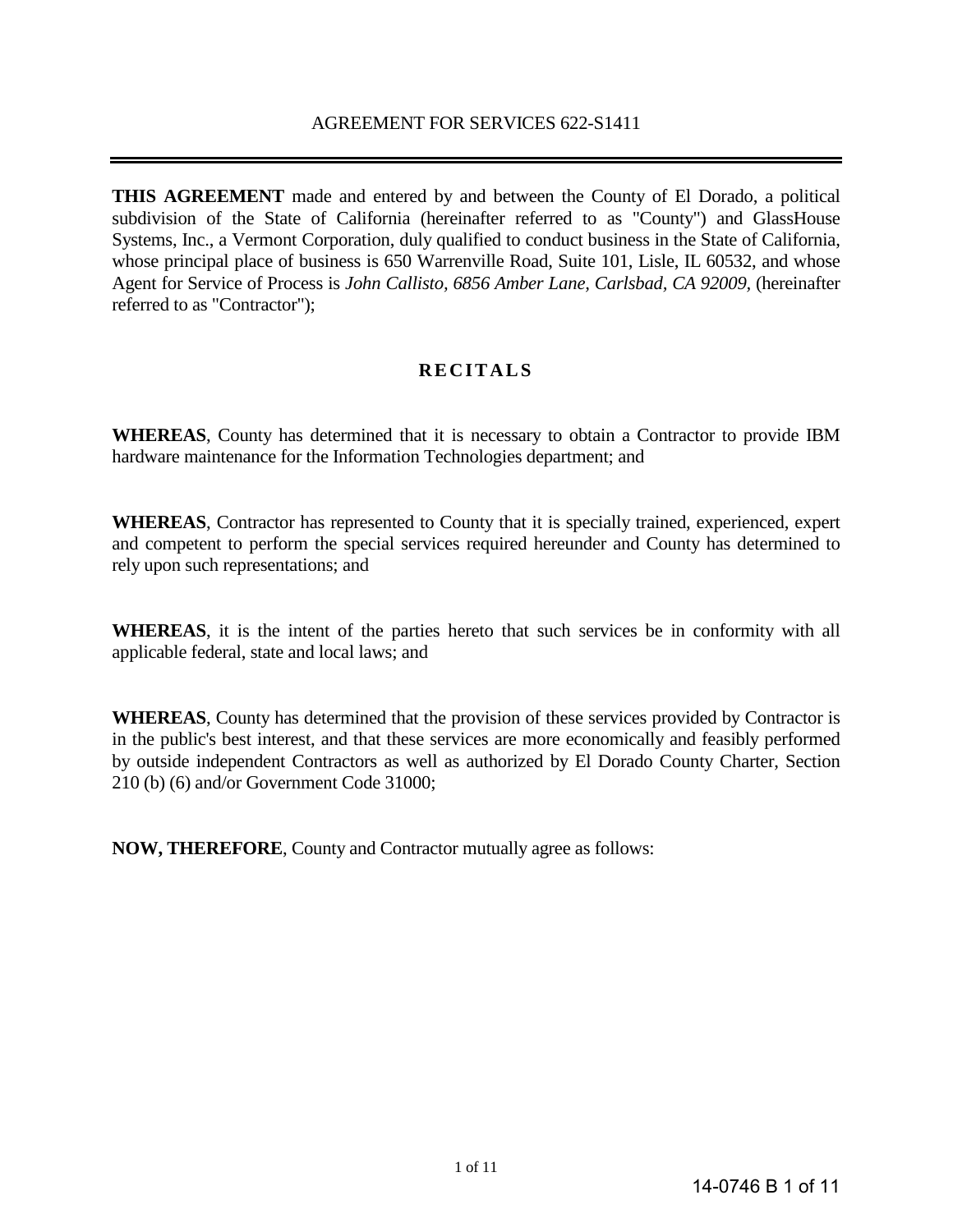# **ARTICLE I**

**Scope of Services:** Contractor agrees to furnish the personnel and equipment necessary to provide IBM hardware maintenance. Services shall be in accordance with the following:

### 1. IBM 2828-H06 E01 (zBC12)

- The equipment being covered is an IBM 2828-H06 E01 with Serial Number 7E2C7 (referred to as an IBM zBC12 computer).
- Maintenance coverage will be for five (5) years (this includes the current one (1) year warranty) and will start on a mutually agreed upon date.
- The type of coverage will be On-Site Repair/Exchange Services, 7 days a week, 24hrs/day.
- IBM personnel will be performing the maintenance coverage. Contractor is an IBM Premier Business Partner who has been approved to sell IBM Maintenance Services.

### 2. IBM 2424-961 (DS8870)

- The equipment being covered is an IBM 2424-961 with Serial Number CGP80 (referred to as an IBM DS8870 Storage Device).
- This product has a four (4) year warranty.
- Maintenance coverage for this equipment includes the Hard Disk Retention (HDR) feature which will be in force throughout the entire four (4) year warranty period of the DS8870.
- IBM personnel will be performing the Hard Disk Retention coverage. Contractor is an IBM Premier Business Partner who has been approved to sell IBM Maintenance Services.

The terms and conditions listed in the IBM Maintenance Agreement (IBM Agreement #MAS1RCP, County Agreement #112-S1411) govern this maintenance agreement.

## **ARTICLE II**

**Term:** This Agreement shall become effective upon final execution by both parties hereto and shall expire five (5) years from the date thereof.

### **ARTICLE III**

**Compensation for Services:** For services provided herein, County agrees to pay Contractor in advance and within thirty (30) days following the County's receipt and approval of itemized invoice(s) identifying services rendered. For the purposes of this Agreement, the billing rate shall be in accordance with the following:

| <b>Hardware Product</b>           | <b>Maintenance Cost</b>          |
|-----------------------------------|----------------------------------|
| IBM 2828-H06 E01 (zBC12)          | \$55,455.00 for five $(5)$ years |
| IBM 2424-961 (DS8870) HDR Feature | $$9,100.00$ for four (4) years   |

Total amount of this Agreement shall not exceed \$64,555.00.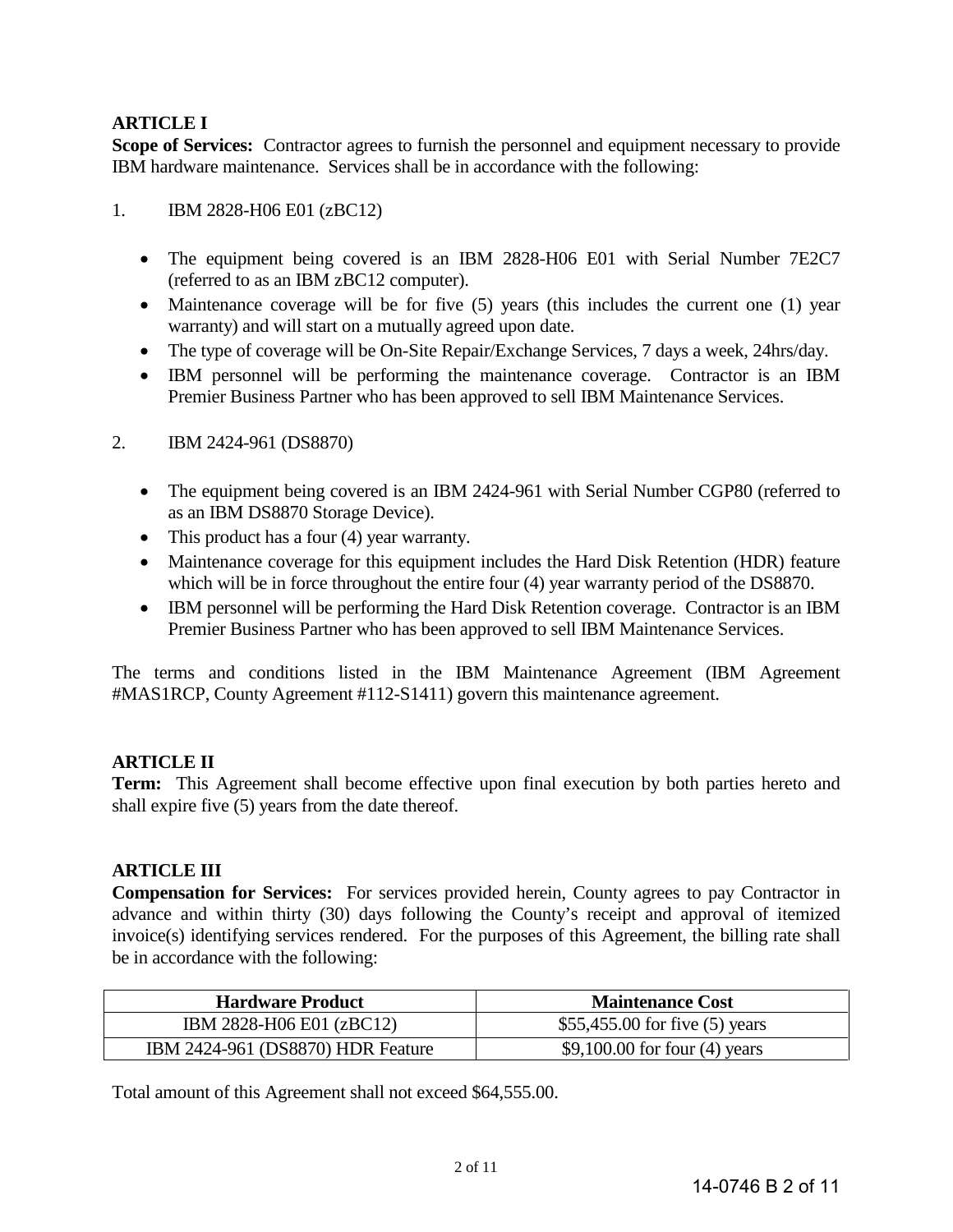### **ARTICLE IV**

**Taxes:** Contractor certifies that as of today's date, it is not in default on any unsecured property taxes or other taxes or fees owed by Contractor to County. Contractor agrees that it shall not default on any obligations to County during the term of this Agreement.

### **ARTICLE V**

**Changes to Agreement:** This Agreement may be amended by mutual consent of the parties hereto. Said amendments shall become effective only when in writing and fully executed by duly authorized officers of the parties hereto.

### **ARTICLE VI**

**Contractor to County:** It is understood that the services provided under this Agreement shall be prepared in and with cooperation from County and its staff. It is further agreed that in all matters pertaining to this Agreement, Contractor shall act as Contractor only to County and shall not act as Contractor to any other individual or entity affected by this Agreement nor provide information in any manner to any party outside of this Agreement that would conflict with Contractor's responsibilities to County during term hereof.

### **ARTICLE VII**

Assignment and Delegation: Contractor is engaged by County for its unique qualifications and skills as well as those of its personnel. Contractor shall not subcontract, delegate or assign services to be provided, in whole or in part, to any other person or entity without prior written consent of County.

### **ARTICLE VIII**

**Independent Contractor/Liability:** Contractor is, and shall be at all times, deemed independent and shall be wholly responsible for the manner in which it performs services required by terms of this Agreement. Contractor exclusively assumes responsibility for acts of its employees, associates, and subContractors, if any are authorized herein, as they relate to services to be provided under this Agreement during the course and scope of their employment.

Contractor shall be responsible for performing the work under this Agreement in a safe, professional, skillful and workmanlike manner and shall be liable for its own negligence and negligent acts of its employees. County shall have no right of control over the manner in which work is to be done and shall, therefore, not be charged with responsibility of preventing risk to Contractor or its employees.

### **ARTICLE IX**

**Fiscal Considerations:** The parties to this Agreement recognize and acknowledge that County is a political subdivision of the State of California. As such, El Dorado County is subject to the provisions of Article XVI, Section 18 of the California Constitution and other similar fiscal and procurement laws and regulations and may not expend funds for products, equipment or services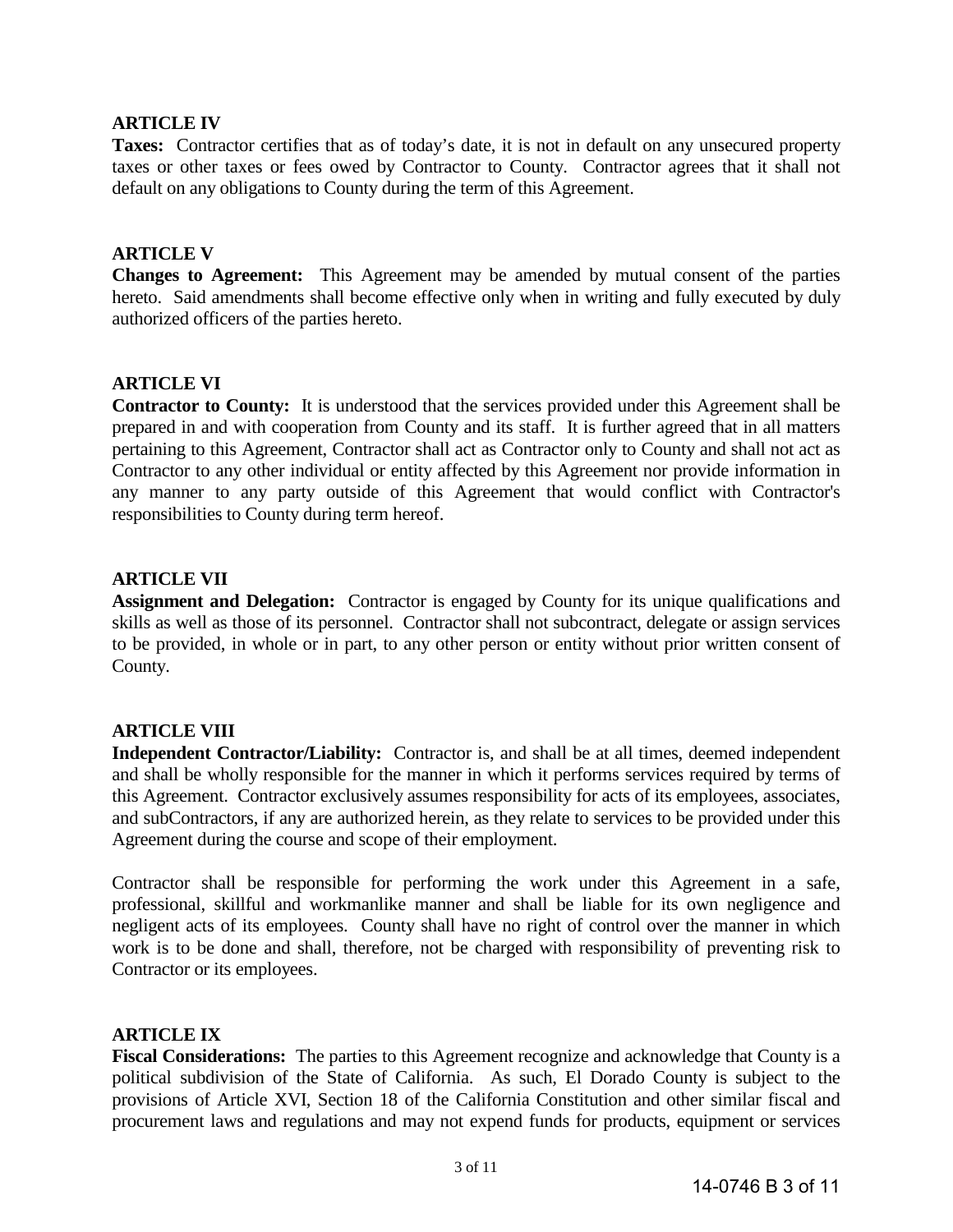not budgeted in a given fiscal year. It is further understood that in the normal course of County business, County will adopt a proposed budget prior to a given fiscal year, but that the final adoption of a budget does not occur until after the beginning of the fiscal year.

Notwithstanding any other provision of this Agreement to the contrary, County shall give notice of cancellation of this Agreement in the event of adoption of a proposed budget that does not provide for funds for the services, products or equipment subject herein. Such notice shall become effective upon the adoption of a final budget which does not provide funding for this Agreement. Upon the effective date of such notice, this Agreement shall be automatically terminated and County released from any further liability hereunder.

In addition to the above, should the Board of Supervisors during the course of a given year for financial reasons reduce, or order a reduction, in the budget for any County department for which services were contracted to be performed, pursuant to this paragraph in the sole discretion of the County, this Agreement may be deemed to be canceled in its entirety subject to payment for services performed prior to cancellation.

# **ARTICLE X**

**Audit by California State Auditor:** Contractor acknowledges that if total compensation under this agreement is greater than \$10,000.00, this Agreement is subject to examination and audit by the California State Auditor for a period of three (3) years, or for any longer period required by law, after final payment under this Agreement, pursuant to California Government Code §8546.7. In order to facilitate these potential examinations and audits, Contractor shall maintain, for a period of at least three (3) years, or for any longer period required by law, after final payment under the contract, all books, records and documentation necessary to demonstrate performance under the Agreement.

## **ARTICLE XI Default, Termination, and Cancellation:**

A. Default: Upon the occurrence of any default of the provisions of this Agreement, a party shall give written notice of said default to the party in default (notice). If the party in default does not cure the default within ten (10) days of the date of notice (time to cure), then such party shall be in default. The time to cure may be extended at the discretion of the party giving notice. Any extension of time to cure must be in writing, prepared by the party in default for signature by the party giving notice and must specify the reason(s) for the extension and the date on which the extension of time to cure expires.

Notice given under this section shall specify the alleged default and the applicable Agreement provision and shall demand that the party in default perform the provisions of this Agreement within the applicable period of time. No such notice shall be deemed a termination of this Agreement unless the party giving notice so elects in this notice, or the party giving notice so elects in a subsequent written notice after the time to cure has expired. In the event of termination for default, County reserves the right to take over and complete the work by contract or by any other means.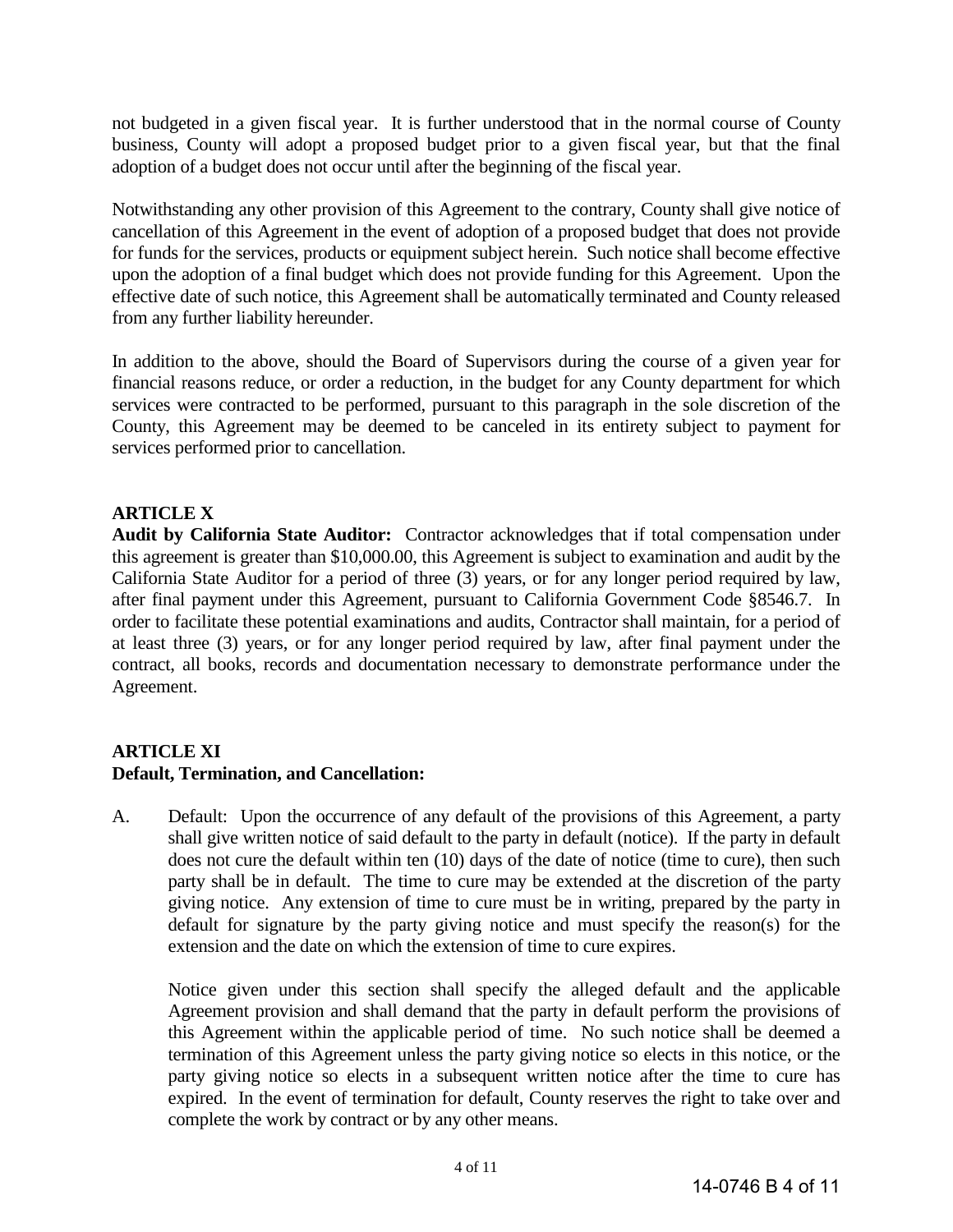- B. Bankruptcy: This Agreement, at the option of the County, shall be terminable in the case of bankruptcy, voluntary or involuntary, or insolvency of Contractor.
- C. Ceasing Performance: County may terminate this Agreement in the event Contractor ceases to operate as a business, or otherwise becomes unable to substantially perform any term or condition of this Agreement.
- D. Termination or Cancellation without Cause: County may terminate this Agreement in whole or in part upon seven (7) calendar days written notice by County without cause. If such prior termination is effected, County will pay for satisfactory services rendered prior to the effective dates as set forth in the Notice of Termination provided to Contractor, and for such other services, which County may agree to in writing as necessary for contract resolution. In no event, however, shall County be obligated to pay more than the total amount of the contract. Upon receipt of a Notice of Termination, Contractor shall promptly discontinue all services affected, as of the effective date of termination set forth in such Notice of Termination, unless the notice directs otherwise.
- E. If a hardware product is taken out of service (de-installed, un-plugged, and no longer in productive use), before the end date of its pre-paid maintenance contract, County shall be eligible for an applicable pro-rated credit. This credit may be used toward any invoice or purchase. If County cannot use the credit, Contractor shall send County a refund check.

## **ARTICLE XII**

**Notice to Parties:** All notices to be given by the parties hereto shall be in writing and served by depositing same in the United States Post Office, postage prepaid and return receipt requested. Notices to County shall be addressed as follows:

COUNTY OF EL DORADO Information Technologies 360 Fair Lane Placerville, CA 95667 ATTN: Kelly Webb, Interim Director

or to such other location as the County directs.

with a carbon copy to

COUNTY OF EL DORADO Chief Administrative Office Procurement and Contracts Division 360 Fair Lane Placerville, CA 95667 ATTN: Terri Daly, Purchasing Agent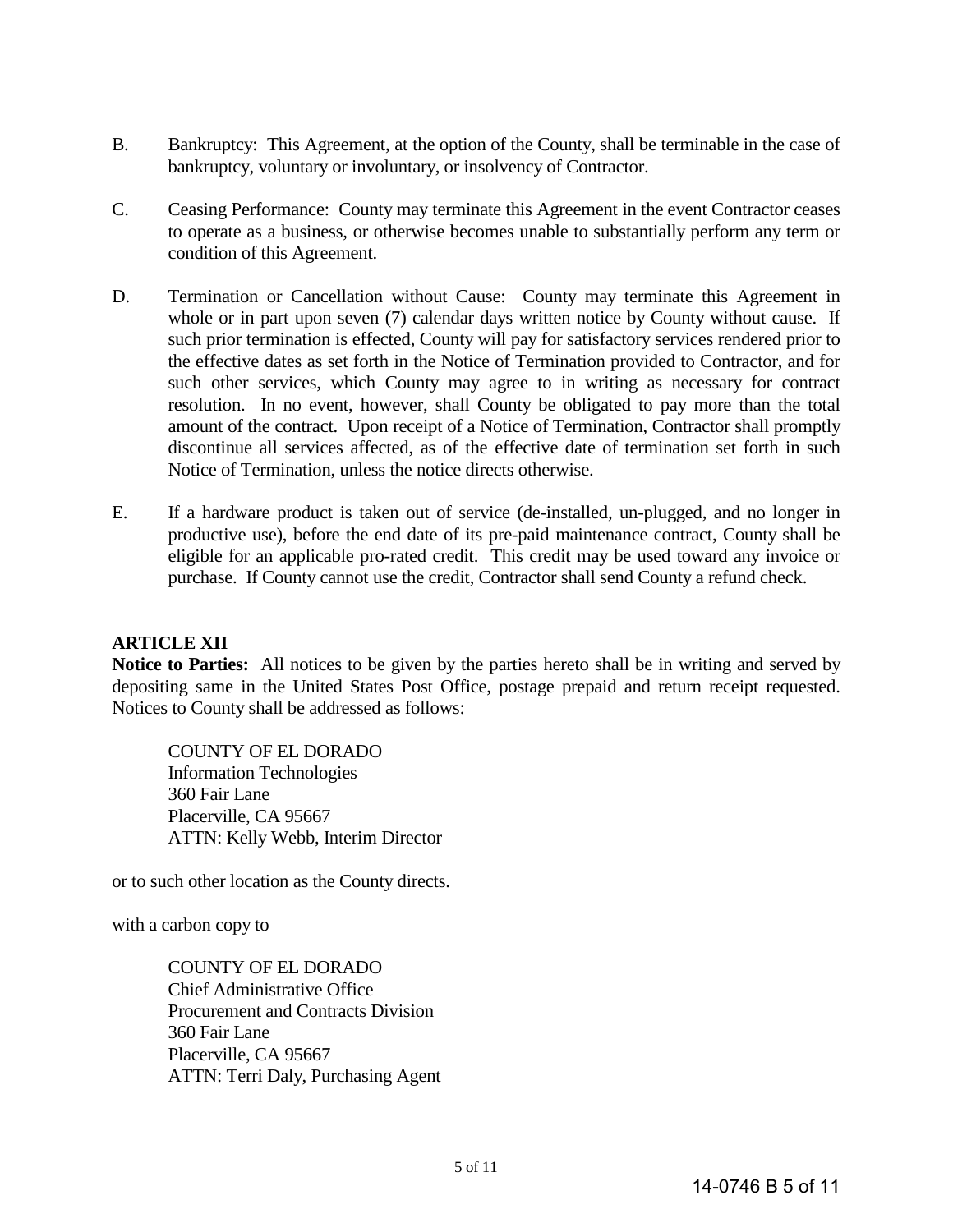Notices to Contractor shall be addressed as follows:

GLASSHOUSE SYSTEMS, INC. 650 Warrenville Road, Suite 101 Lisle, IL 60532 ATTN: Joe Zozzaro, Vice President

or to such other location as the Contractor directs.

### **ARTICLE XIII**

**Change of Address:** In the event of a change in address for Contractor's principal place of business, Contractor's Agent for Service of Process, or Notices to Contractor, Contractor shall notify County in writing pursuant to the provisions contained in this Agreement under the Article titled "Notice to Parties". Said notice shall become part of this Agreement upon acknowledgment in writing by the County Contract Administrator, and no further amendment of the Agreement shall be necessary provided that such change of address does not conflict with any other provisions of this Agreement.

### **ARTICLE XIV**

**Indemnity:** The Contractor shall defend, indemnify, and hold the County harmless against and from any and all claims, suits, losses, damages and liability for damages of every name, kind and description, including attorney's fees and costs incurred, brought for, or on account of, injuries to or death of any person, including but not limited to workers, County employees, and the public, or damage to property, or any economic or consequential losses, which are claimed to or in any way arise out of or are connected with the Contractor's services, operations, or performance hereunder, regardless of the existence or degree of fault or negligence on the part of the County, the Contractor, subContractor(s) and employee(s) of any of these, except for the sole, or active negligence of the County, its officers and employees, or as expressly prescribed by statute. This duty of Contractor to indemnify and save County harmless includes the duties to defend set forth in California Civil Code Section 2778.

### **ARTICLE XV**

**Insurance:** Contractor shall provide proof of a policy of insurance satisfactory to the County of El Dorado Risk Manager and documentation evidencing that Contractor maintains insurance that meets the following requirements:

- A. Full Worker's Compensation and Employer's Liability Insurance covering all employees of Contractor as required by law in the State of California.
- B. Commercial General Liability Insurance of not less than \$1,000,000.00 combined single limit per occurrence for bodily injury and property damage and a \$2,000,000.00 aggregate limit.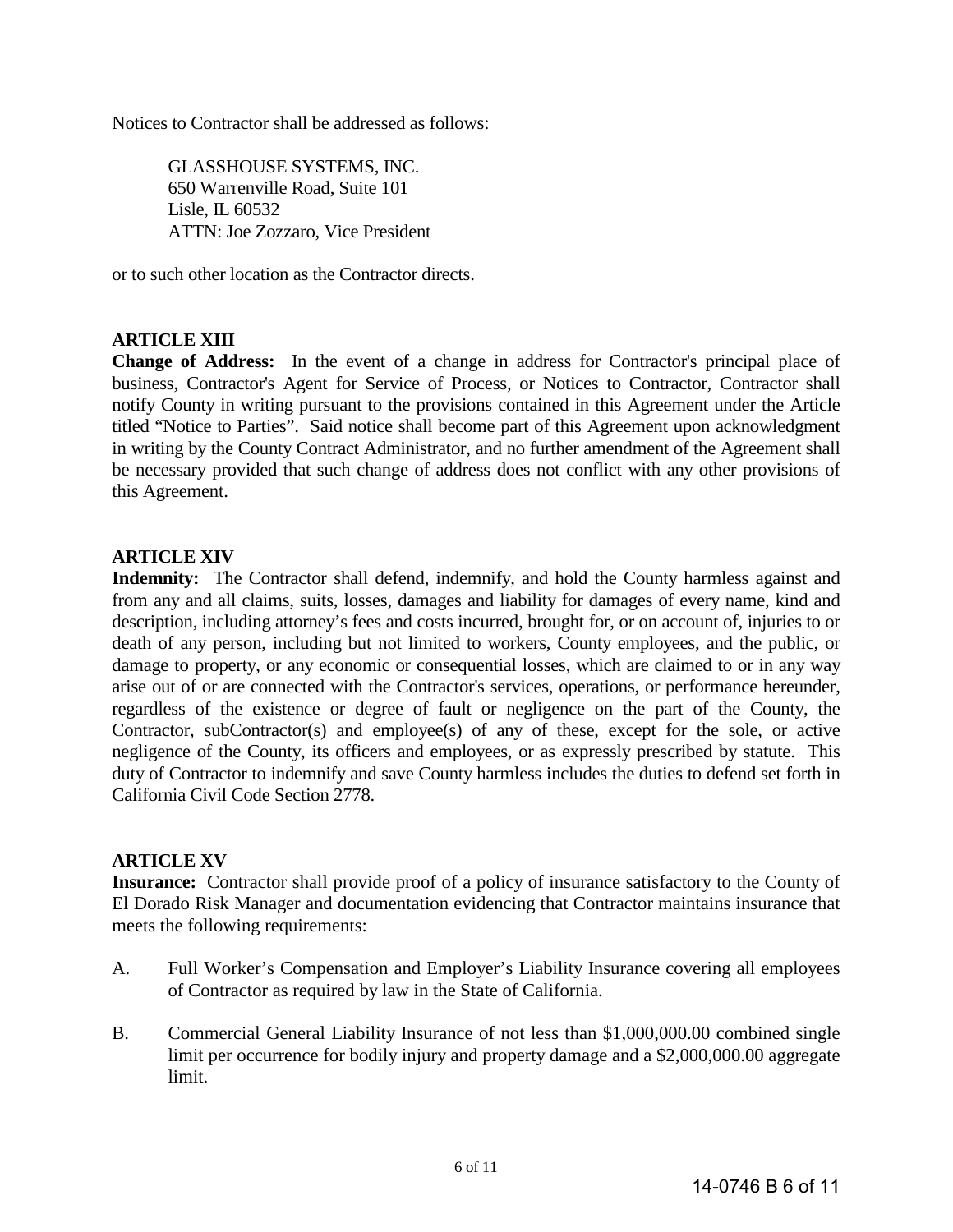- C. Automobile Liability Insurance of not less than \$1,000,000.00 is required in the event motor vehicles are used by the Contractor in the performance of the Agreement.
- D. In the event Contractor is a licensed professional or professional consultant, and is performing professional services under this Agreement, professional liability is required with a limit of liability of not less than \$1,000,000.00 per occurrence.
- E. Contractor shall furnish a certificate of insurance satisfactory to the County of El Dorado Risk Manager as evidence that the insurance required above is being maintained.
- F. The insurance will be issued by an insurance company acceptable to Risk Management, or be provided through partial or total self-insurance likewise acceptable to Risk Management.
- G. Contractor agrees that the insurance required above shall be in effect at all times during the term of this Agreement. In the event said insurance coverage expires at any time or times during the term of this Agreement, Contractor agrees to provide at least thirty (30) days prior to said expiration date, a new certificate of insurance evidencing insurance coverage as provided for herein for not less than the remainder of term of the Agreement, or for a period of not less than one (1) year. New certificates of insurance are subject to the approval of Risk Management and Contractor agrees that no work or services shall be performed prior to the giving of such approval. In the event the Contractor fails to keep in effect at all times insurance coverage as herein provided, County may, in addition to any other remedies it may have, terminate this Agreement upon the occurrence of such event.
- H. The certificate of insurance must include the following provisions stating that:
	- 1. The insurer will not cancel the insured's coverage without prior written notice to County, and;
	- 2. The County of El Dorado, its officers, officials, employees and volunteers are included as additional insured on an additional insured endorsement, but only insofar as the operations under this Agreement are concerned. This provision shall apply to the general liability policy.
- I. The Contractor's insurance coverage shall be primary insurance as respects the County, its officers, officials, employees and volunteers. Any insurance or self-insurance maintained by the County, its officers, officials, employees or volunteers shall be in excess of the Contractor's insurance and shall not contribute with it.
- J. Any deductibles or self-insured retentions must be declared to and approved by the County, either: the insurer shall reduce or eliminate such deductibles or self-insured retentions as respects the County, its officers, officials, employees and volunteers; or the Contractor shall procure a bond guaranteeing payment of losses and related investigations, claim administration and defense expenses.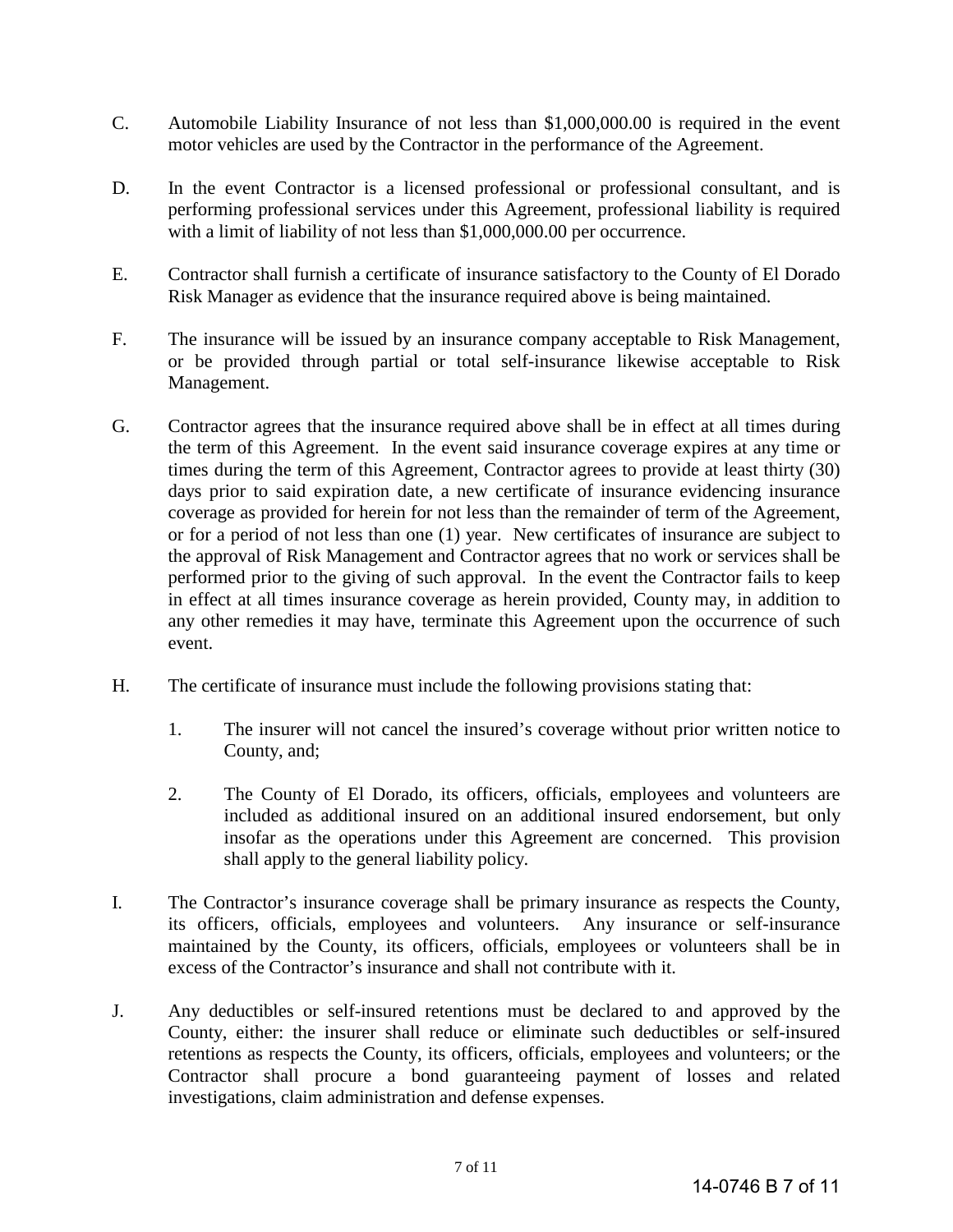- K. Any failure to comply with the reporting provisions of the policies shall not affect coverage provided to the County, its officers, officials, employees or volunteers.
- L. The insurance companies shall have no recourse against the County of El Dorado, its officers and employees or any of them for payment of any premiums or assessments under any policy issued by any insurance company.
- M. Contractor's obligations shall not be limited by the foregoing insurance requirements and shall survive expiration of this Agreement.
- N. In the event Contractor cannot provide an occurrence policy, Contractor shall provide insurance covering claims made as a result of performance of this Agreement for not less than three (3) years following completion of performance of this Agreement.
- O. Certificate of insurance shall meet such additional standards as may be determined by the contracting County Department either independently or in consultation with Risk Management, as essential for protection of the County.

### **ARTICLE XVI**

**Interest of Public Official:** No official or employee of County who exercises any functions or responsibilities in review or approval of services to be provided by Contractor under this Agreement shall participate in or attempt to influence any decision relating to this Agreement which affects personal interest or interest of any corporation, partnership, or association in which he/she is directly or indirectly interested; nor shall any such official or employee of County have any interest, direct or indirect, in this Agreement or the proceeds thereof.

### **ARTICLE XVII**

**Interest of Contractor:** Contractor covenants that Contractor presently has no personal interest or financial interest, and shall not acquire same in any manner or degree in either: 1) any other contract connected with or directly affected by the services to be performed by this Agreement; or, 2) any other entities connected with or directly affected by the services to be performed by this Agreement. Contractor further covenants that in the performance of this Agreement no person having any such interest shall be employed by Contractor.

### **ARTICLE XVIII**

**Conflict of Interest:** The parties to this Agreement have read and are aware of the provisions of Government Code Section 1090 et seq. and Section 87100 relating to conflict of interest of public officers and employees. Contractor attests that it has no current business or financial relationship with any County employee(s) that would constitute a conflict of interest with provision of services under this contract and will not enter into any such business or financial relationship with any such employee(s) during the term of this Agreement. County represents that it is unaware of any financial or economic interest of any public officer or employee of Contractor relating to this Agreement. It is further understood and agreed that if such a financial interest does exist at the inception of this Agreement either party may immediately terminate this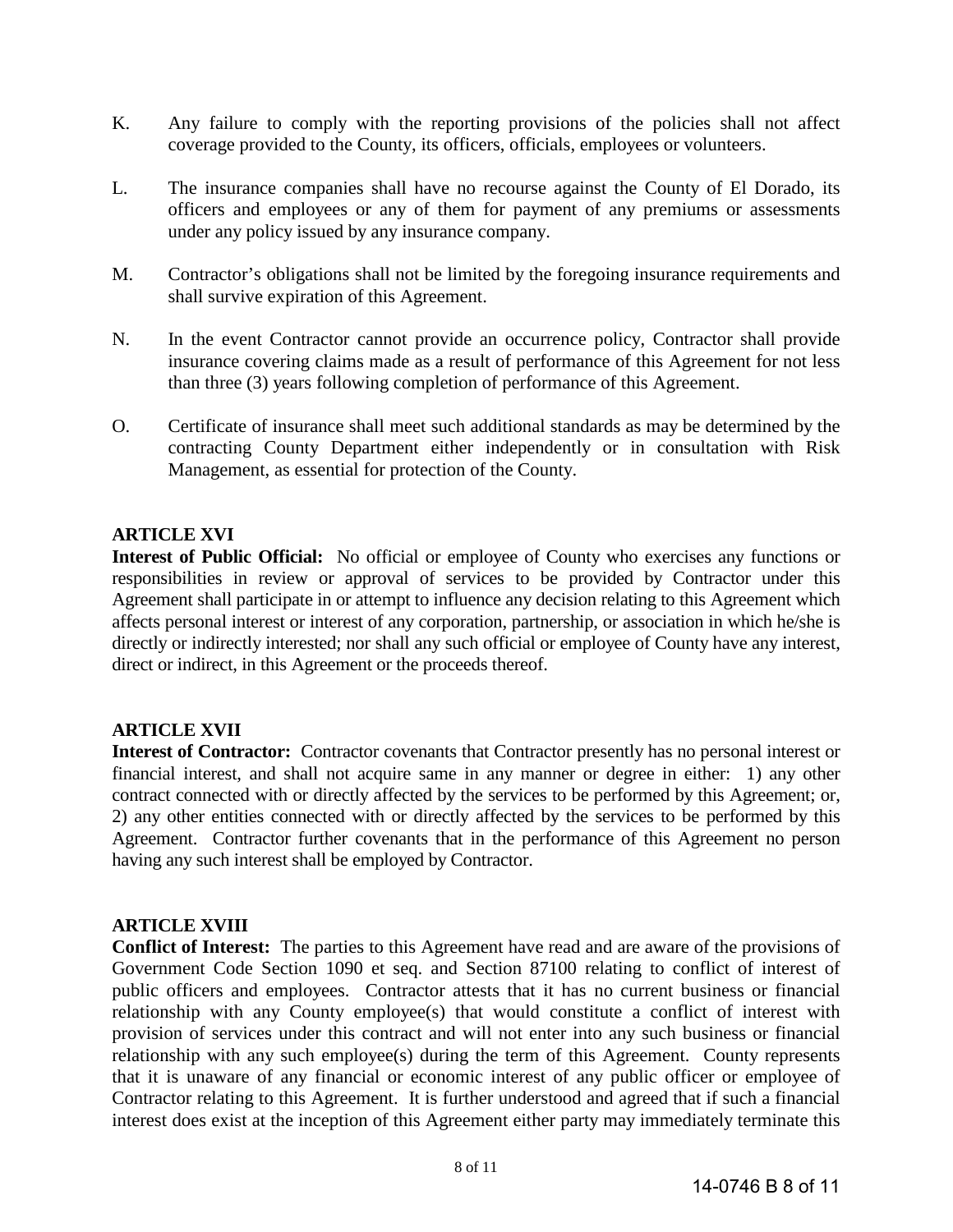Agreement by giving written notice as detailed in the Article in the Agreement titled, "Default, Termination and Cancellation".

### **ARTICLE XIX**

**California Residency (Form 590):** If Contractor is a California resident, Contractors must file a State of California Form 590, certifying its California residency or, in the case of a corporation, certifying that it has a permanent place of business in California. The Contractor will be required to submit a Form 590 prior to execution of an Agreement or County shall withhold seven (7) percent of each payment made to the Contractor during term of the Agreement. This requirement applies to any agreement/contract exceeding \$1,500.00.

## **ARTICLE XX**

**Nonresident Withholding**: If Contractor is not a California resident, Contractor shall provide documentation that the State of California has granted a withholding exemption or authorized reduced withholding prior to execution of this Agreement or County shall withhold seven (7%) percent of each payment made to the Contractor during term of the Agreement as required by law. This requirement applies to any agreement/contract exceeding \$1,500.00. Contractor shall indemnify and hold the County harmless for any action taken by the California Franchise Tax Board.

#### **ARTICLE XXI**

**Taxpayer Identification Number (Form W-9):** All independent Contractors or corporations providing services to the County must file a Department of the Treasury Internal Revenue Service Form W-9, certifying their Taxpayer Identification Number.

#### **ARTICLE XXII**

**County Business License:** It is unlawful for any person to furnish supplies or services, or transact any kind of business in the unincorporated territory of El Dorado County without possessing a County business license unless exempt under County Code Section 5.08.070.

### **ARTICLE XXIII**

**Administrator:** The County Officer or employee with responsibility for administering this Agreement is Kelly Webb, Interim Director, Information Technologies, or successor.

### **ARTICLE XXIV**

**Authorized Signatures:** The parties to this Agreement represent that the undersigned individuals executing this Agreement on their respective behalf are fully authorized to do so by law or other appropriate instrument and to bind upon said parties to the obligations set forth herein.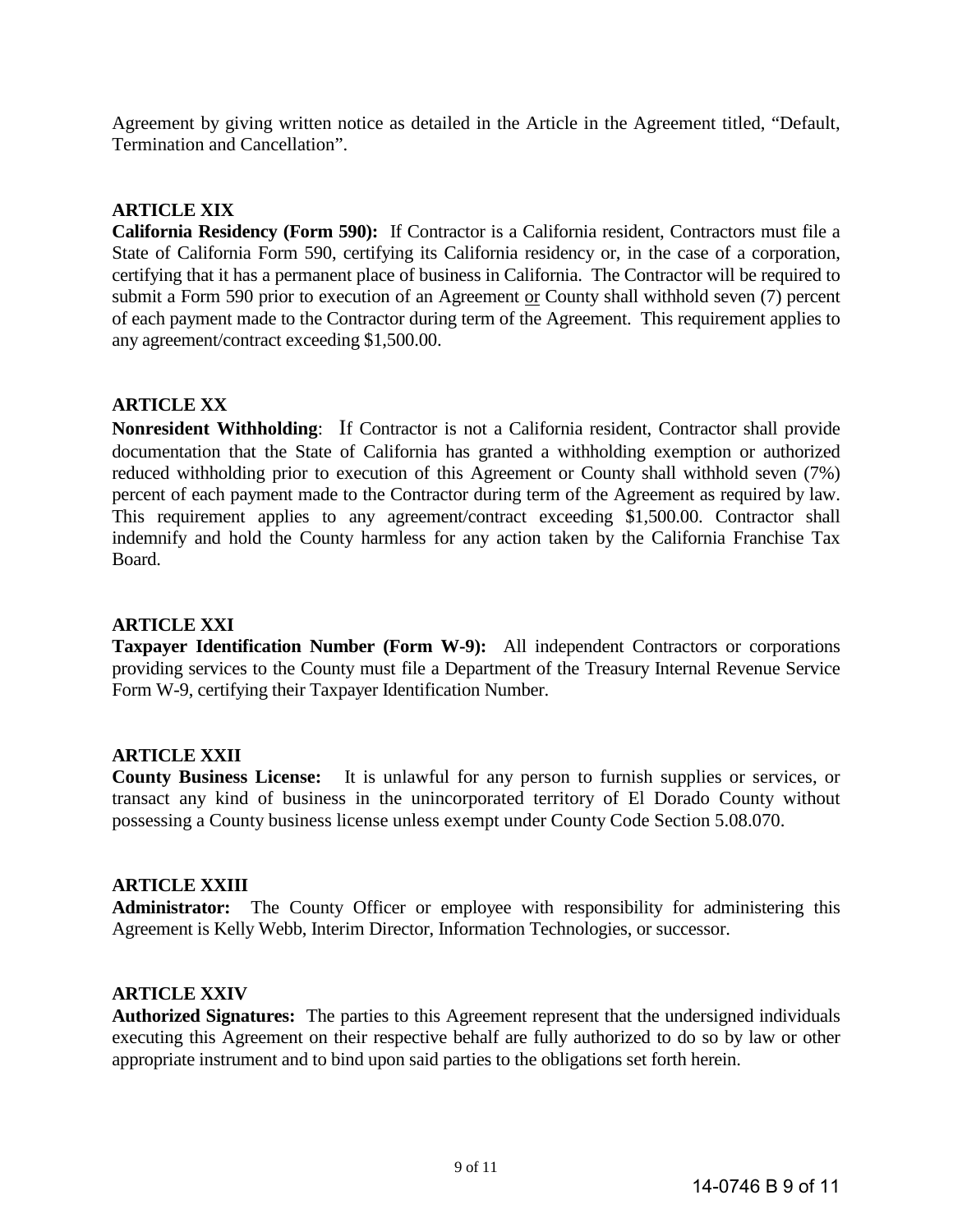### **ARTICLE XXV**

Partial Invalidity: If any provision of this Agreement is held by a court of competent jurisdiction to be invalid, void or unenforceable, the remaining provisions will continue in full force and effect without being impaired or invalidated in any way.

#### **ARTICLE XXVI**

**Venue:** Any dispute resolution action arising out of this Agreement, including, but not limited to, litigation, mediation, or arbitration, shall be brought in El Dorado County, California, and shall be resolved in accordance with the laws of the State of California.

### **ARTICLE XXVII**

**No Third Party Beneficiaries:** Nothing in this Agreement is intended, nor will be deemed, to confer rights or remedies upon any person or legal entity not a party to this agreement.

#### **ARTICLE XXVIII**

**Entire Agreement:** This document and the documents referred to herein or exhibits hereto are the entire Agreement between the parties and they incorporate or supersede all prior written or oral Agreements or understandings.

#### **Requesting Contract Administrator and Department Head Concurrence:**

| By:    |                                                                          | Dated: |
|--------|--------------------------------------------------------------------------|--------|
|        | Kelly Webb<br><b>Interim Director</b><br><b>Information Technologies</b> |        |
| $/\!/$ |                                                                          |        |
| $/\!/$ |                                                                          |        |
| $/\!/$ |                                                                          |        |
| $/\!/$ |                                                                          |        |
| $/\!/$ |                                                                          |        |
| $/\!/$ |                                                                          |        |
| $/\!/$ |                                                                          |        |
| $/\!/$ |                                                                          |        |